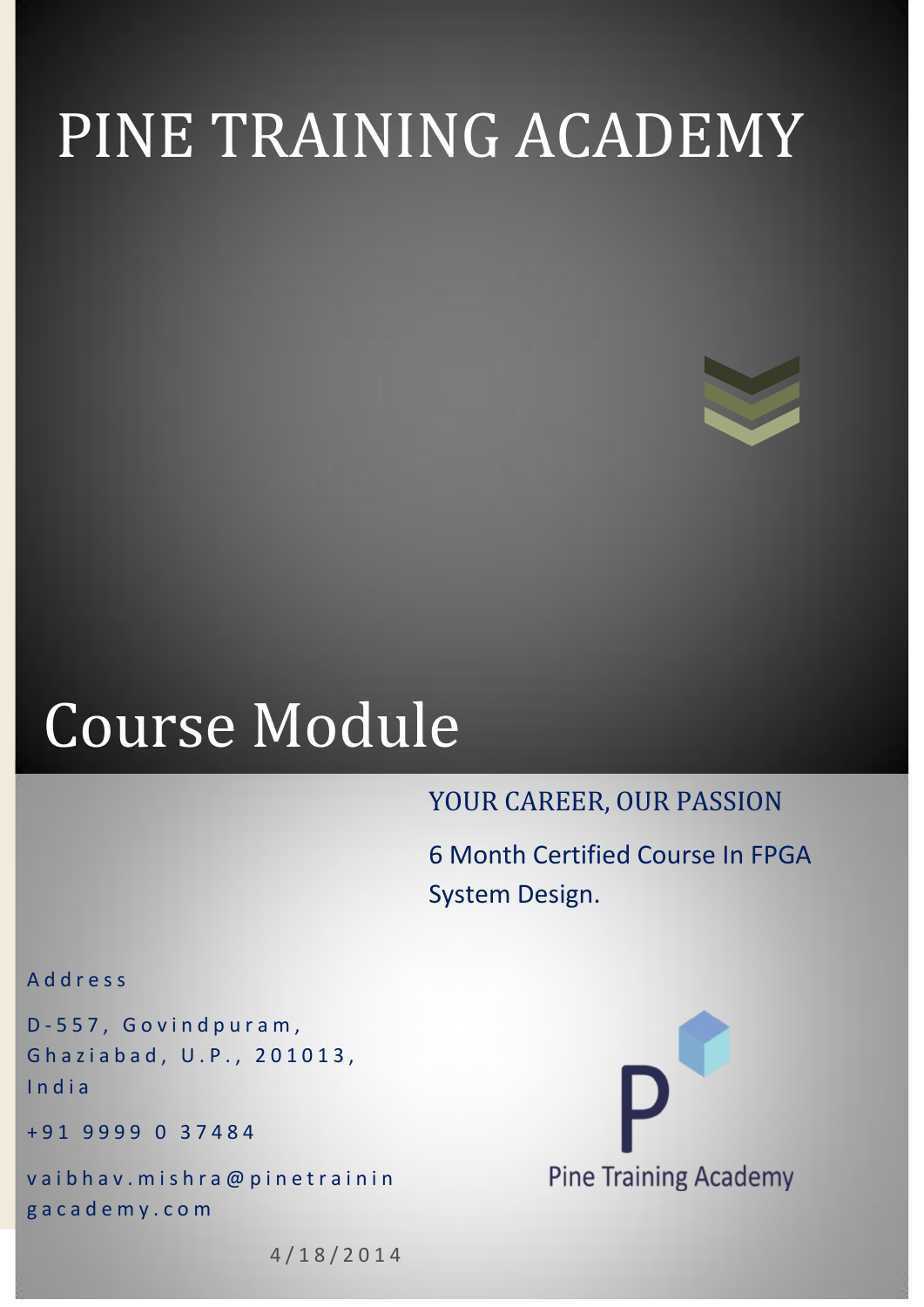Certified Course in FPGA SYSTEM Design

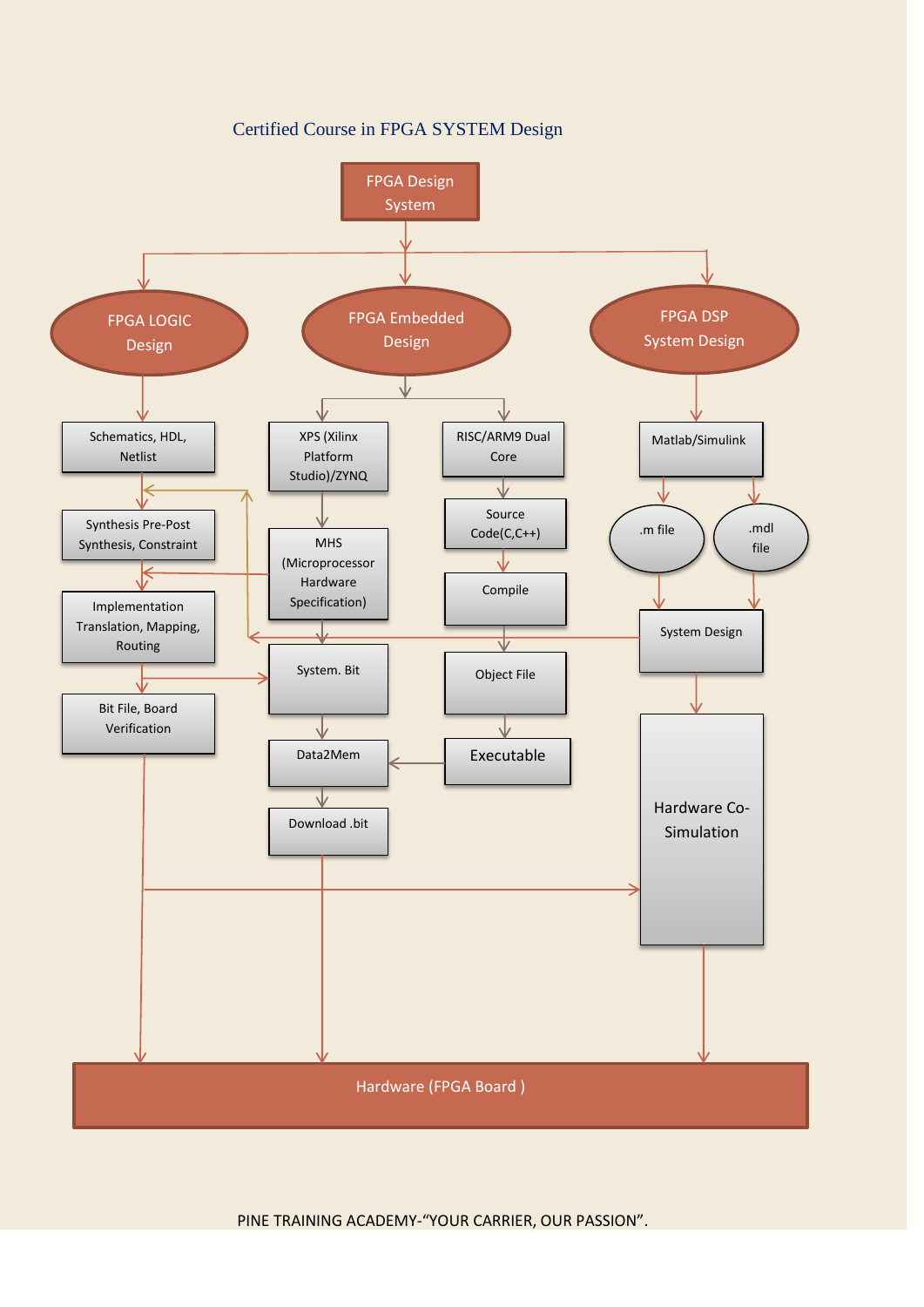#### **Highlights**

- Digital Logic Fundamental.
- Advanced FPGA architecture & Latest Xilinx Tools Flow like PlanAhead Vivado for Logic Design.
- Hardware Programming Language VHDL.
- Software Programming Language C and Xilinx Embedded C.
- Introduction of Xilinx Based Semiconductor Application and detail study.
- Introduction to ZYNQ and Xilinx Tools like Vivado System Edition for Embedded Design.
- Advanced Embedded System on ZYNQ.
- Basic of Embedded Linux and Writing Device drivers.
- Development of Embedded Linux System on ZYNQ.
- Development of FPGA based Signal Processing System Design using Xilinx System Generator.
- Development of FPGA based Communication System Design and Image Processing using Xilinx System Generator.
- Industrial Projects.
- Test and Interview Series after completion of every module.
- Visit from Industry.
- Personality Development program and preparation of Interview and Resume.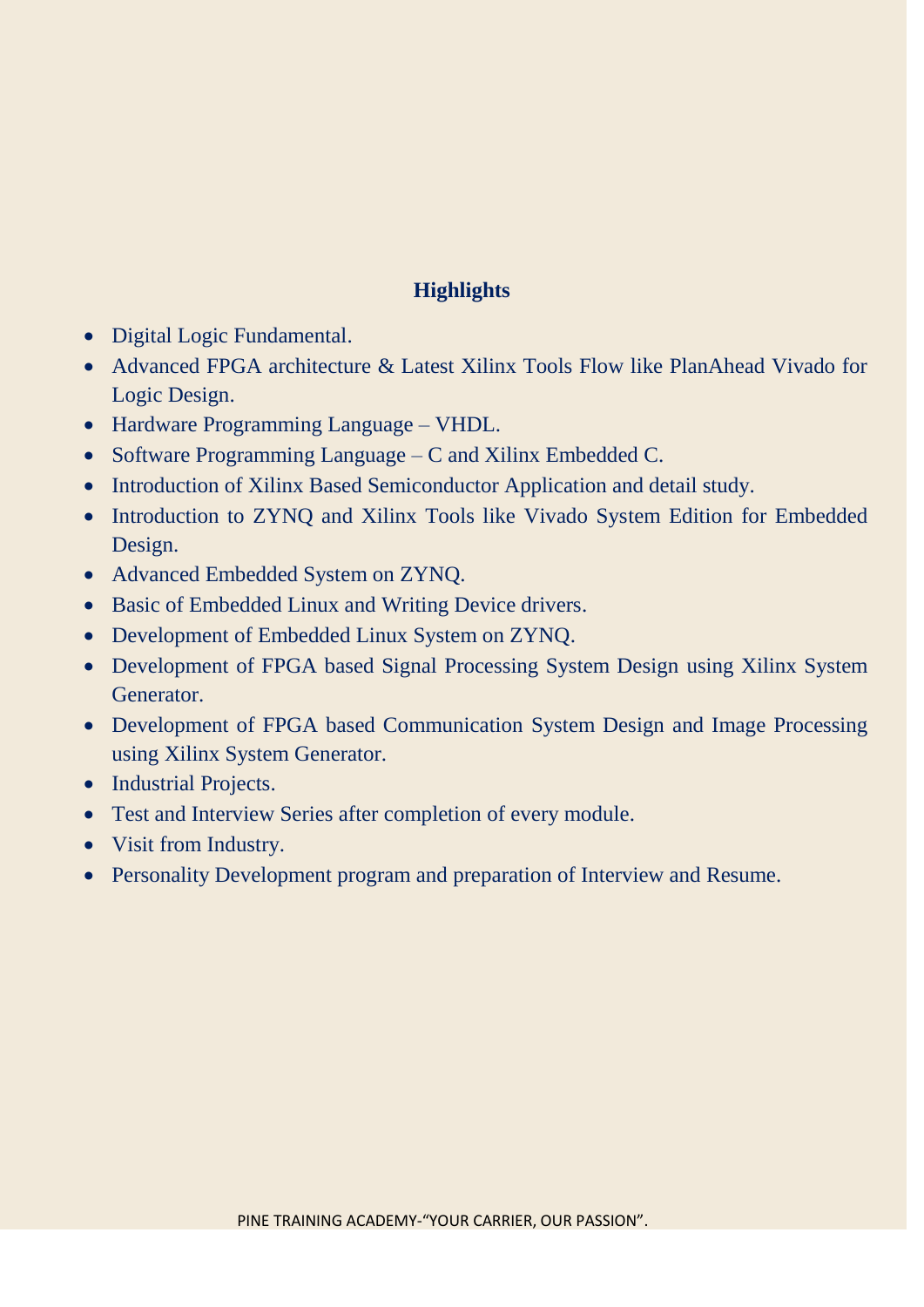## **Main Syllabus**

| FPGA SYSTEM DESIGN. |                                                        |                 |  |
|---------------------|--------------------------------------------------------|-----------------|--|
| <b>Main</b>         | <b>FPGA LOGIC System Design.</b>                       | <b>Duration</b> |  |
| <b>Module</b>       |                                                        |                 |  |
| <b>Module -1</b>    | Digital System Design:-                                | 2 Week.         |  |
| Digital             | Introduction to Digital System.                        |                 |  |
| <b>System</b>       | <b>Number System</b><br>$\circ$                        |                 |  |
| Design.             | <b>Digital Logic Levels</b><br>$\circ$                 |                 |  |
|                     | Digital Logic Circuits.                                |                 |  |
|                     | <b>c</b> Combinational Logic Circuit.                  |                 |  |
|                     | Sequential Logic Circuit.<br>$\circ$                   |                 |  |
|                     | <b>Schematics Entry.</b>                               |                 |  |
|                     | FSM.<br>$\bullet$                                      |                 |  |
|                     | Timing Fundamental.                                    |                 |  |
|                     | Assignment of Industrial Project.                      |                 |  |
|                     | <b>Test and Interview Series.</b>                      |                 |  |
| <b>Module -2</b>    | ❖ FPGA: - Xilinx Spartan 6/Virtex 6 Basic FPGA         | 1 Week.         |  |
| Introduction        | Architecture.                                          |                 |  |
| of FPGA and         | CLB.                                                   |                 |  |
| Its                 | Routing.<br>$\bullet$                                  |                 |  |
| Resources.          | LUT.<br>$\bullet$                                      |                 |  |
|                     | Slices.<br>$\bullet$                                   |                 |  |
|                     | Wide Multiplexer.<br>$\bullet$                         |                 |  |
|                     | Carry Logic.<br>$\bullet$                              |                 |  |
|                     | Flip Flop and Latches.<br>$\bullet$                    |                 |  |
|                     | <b>CLB</b> Control Signal.                             |                 |  |
|                     | Slices.<br>$\bullet$                                   |                 |  |
|                     | <b>I/O Bank Structure.</b>                             |                 |  |
|                     | I/O Versatility.                                       |                 |  |
|                     | I/O Electrical.                                        |                 |  |
|                     | <b>IOB</b> Element.                                    |                 |  |
|                     | <b>IOB</b> Logical Resources.<br>$\bullet$             |                 |  |
|                     | Global and I/O Clock network (Spartan 6).<br>$\bullet$ |                 |  |
|                     | Clock buffer and their connection to I/O<br>$\bullet$  |                 |  |
|                     | Resources.                                             |                 |  |
|                     | DCM capabilities (Spartan 6).<br>$\bullet$             |                 |  |
|                     | • CMT/PLL (Virtex 6).                                  |                 |  |
|                     | Distributes, FIFO and block Memory                     |                 |  |
|                     | Resources (Spartan 6/ Virtex 6).                       |                 |  |
|                     | Memory Controller Block (Spartan 6).                   |                 |  |
|                     | PINE TRAINING ACADEMY-"YOUR CARRIER, OUR PASSION".     |                 |  |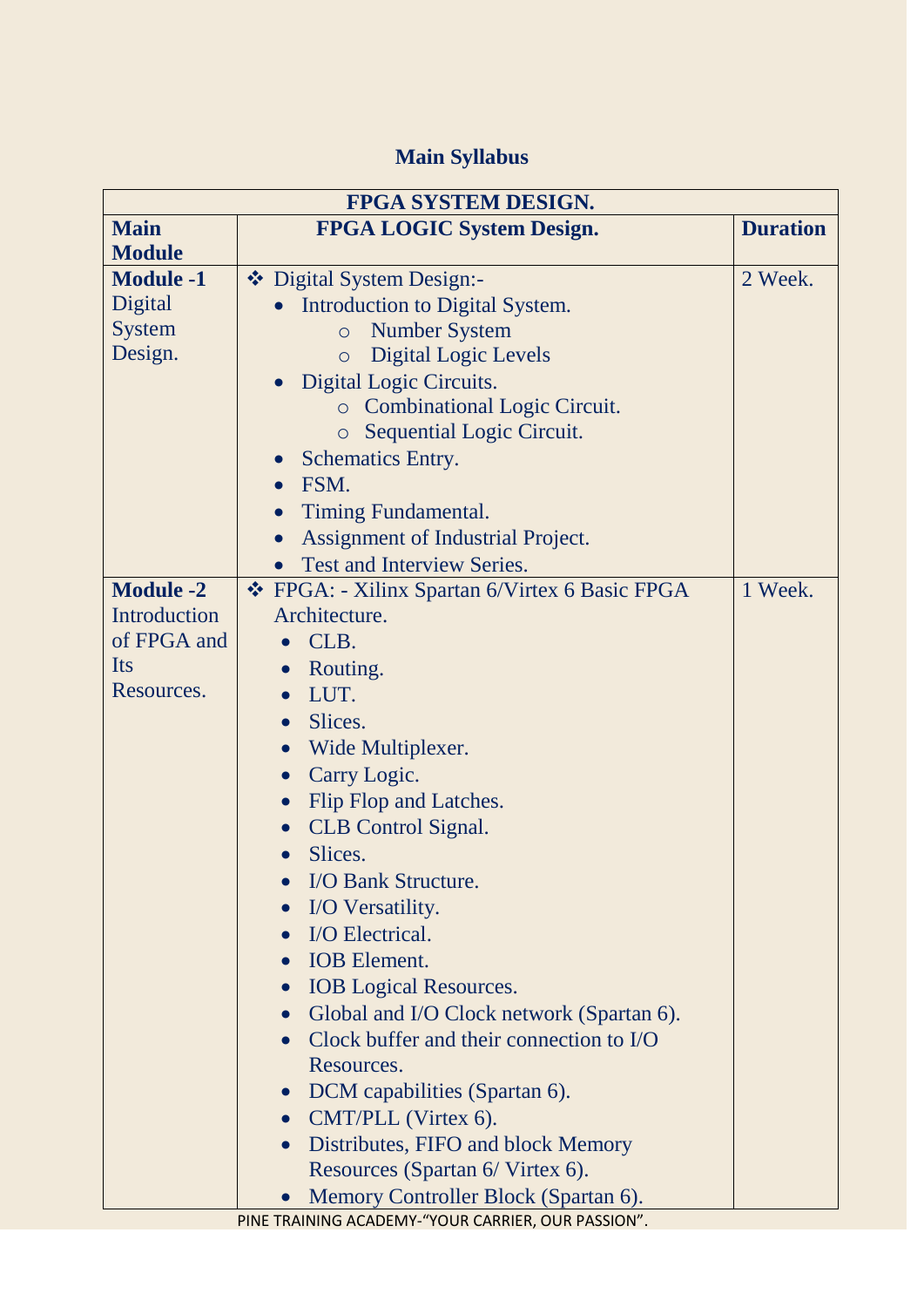|              | Configuration.<br>$\bullet$                |         |
|--------------|--------------------------------------------|---------|
|              | <b>DSP</b> Slices.                         |         |
|              | <b>High Speed Transceivers.</b>            |         |
|              | <b>PCI</b> Express.<br>$\bullet$           |         |
|              | <b>TEMAC</b>                               |         |
|              | <b>System Monitor.</b>                     |         |
|              | ❖ Exposure of Xilinx Development Board:-   |         |
|              | Spartan 6 SP601/SP605                      |         |
|              | $\triangleright$ Interface :-              |         |
|              | o UART.                                    |         |
|              | JTAG.<br>$\bigcirc$                        |         |
|              | O FLASH SPI/BPI.                           |         |
|              | o DIP Switch.                              |         |
|              | <b>c</b> Configuration Mode.               |         |
|              | LED.<br>$\circ$                            |         |
|              | o LCD.                                     |         |
|              | o Seven Segment.                           |         |
|              | USB.<br>$\circ$                            |         |
|              | o FMC.                                     |         |
|              | o Ethernet.                                |         |
|              | o PCI.                                     |         |
|              | o SMA.                                     |         |
|              | SFP.<br>$\circ$                            |         |
|              | • Test and Interview.                      |         |
|              | ❖ Overview of VHDL.                        |         |
| $Module - 3$ |                                            | 3 Week. |
| VHDL.        | Introduction.                              |         |
|              | Code Structure.<br>$\bullet$               |         |
|              | Entity.                                    |         |
|              | Architecture.                              |         |
|              | <b>Predefined Packages.</b>                |         |
|              | <b>Port Declaration.</b>                   |         |
|              | Types of Modelling.                        |         |
|              | Data Flow Modelling.                       |         |
|              | <b>Structural Modelling.</b>               |         |
|              | <b>Behavioural Modelling.</b><br>$\bullet$ |         |
|              | Mixed Modelling.                           |         |
|              | ❖ Basic Language Construct.                |         |
|              | Data Objects.                              |         |
|              |                                            |         |
|              | Data Types.<br>$\circ$ Sub-type.           |         |
|              | $\circ$ Scalar type.                       |         |
|              | Composite Types.<br>$\circ$                |         |
|              | o Access Types.                            |         |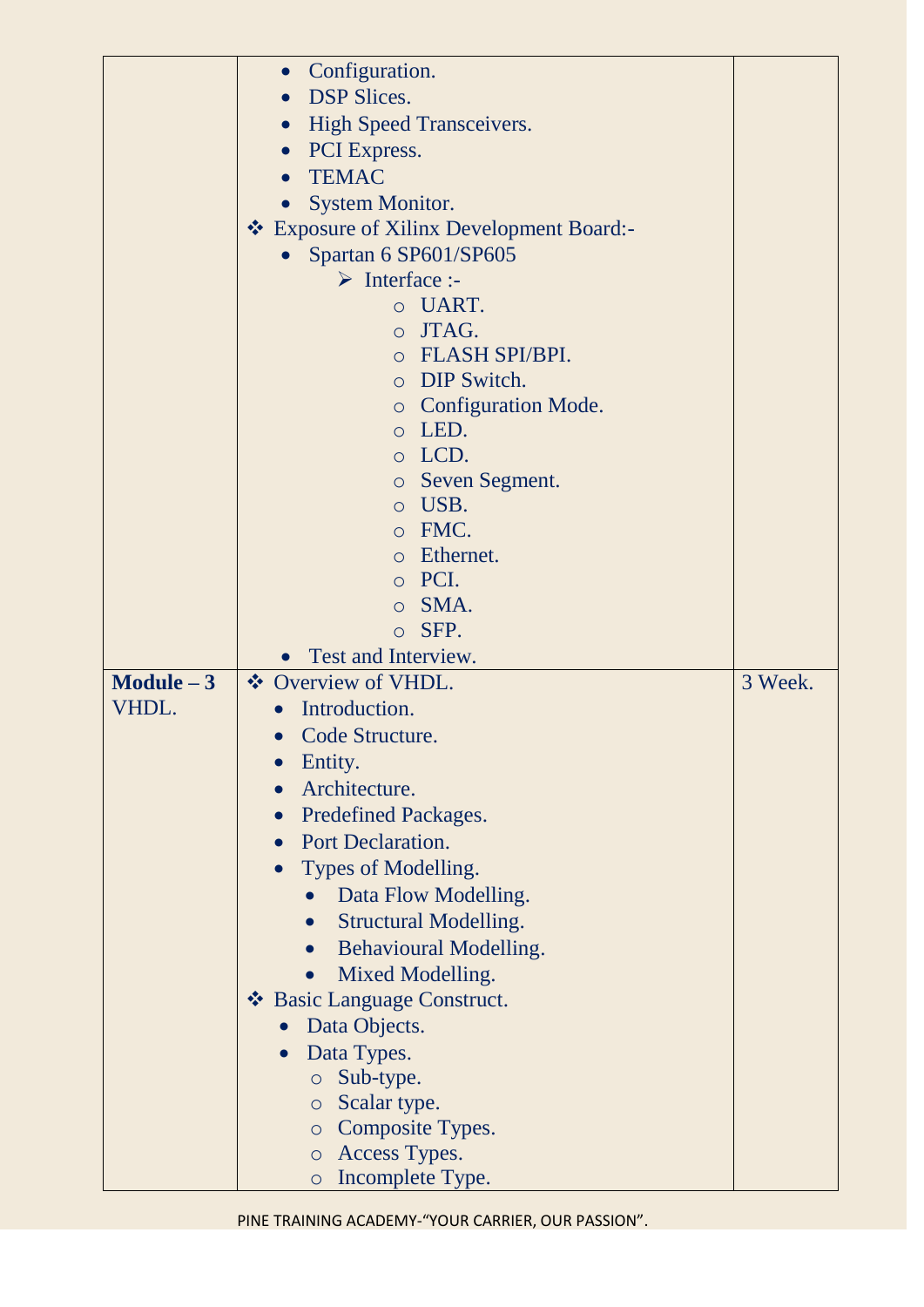| $\circ$ File type.                                                      |  |
|-------------------------------------------------------------------------|--|
| Operators.<br>$\bullet$                                                 |  |
| <b>o</b> Logical Operators.                                             |  |
| o Relational Operators.                                                 |  |
| o Arithmetic Operators.                                                 |  |
| o Miscellaneous Operators.                                              |  |
| ❖ Data Flow Modelling.                                                  |  |
| • Concurrent Signal Assignment.                                         |  |
| Delta Delay & Multiple drivers.<br>$\bullet$                            |  |
| Conditional signal assignment: When-else etc.<br>$\bullet$              |  |
| Select signal Assignment: with-select.<br>$\bullet$                     |  |
| <b>Block Statement.</b>                                                 |  |
| <b>Concurrent Assertion Statement.</b>                                  |  |
| ❖ Behavioural Modelling.                                                |  |
| <b>Process Statement.</b><br>$\bullet$                                  |  |
| • Variable & Signal Assignment Statement.                               |  |
| • Wait, If, Case, Null, Loop, Exit & Next                               |  |
| Statement.                                                              |  |
| • Assertion Statement.                                                  |  |
| • Signal Delays.                                                        |  |
| o Inertial Delay.                                                       |  |
| o Transport Delay.                                                      |  |
| Multiple process & shared variable.                                     |  |
| ❖ Structural Modelling.                                                 |  |
| Component declaration.                                                  |  |
| <b>Component Instantiation.</b>                                         |  |
|                                                                         |  |
| <b>Resolving Signal Values</b><br>$\triangle$ Generic & Configurations. |  |
| Generics.                                                               |  |
|                                                                         |  |
| Configuration.                                                          |  |
| <b>Configuration Specification.</b>                                     |  |
| <b>Configuration Declaration.</b>                                       |  |
| Subprograms & Overloading.                                              |  |
| Subprograms.                                                            |  |
| o Functions.                                                            |  |
| o Procedure.<br><b>o</b> Declarations.                                  |  |
|                                                                         |  |
| Subprogram Overloading.                                                 |  |
| <b>Operator Overloading.</b>                                            |  |
| ❖ Package and Libraries.                                                |  |
| Package declaration.                                                    |  |
| Package Body.                                                           |  |
| Design Libraries.                                                       |  |
| Design File.                                                            |  |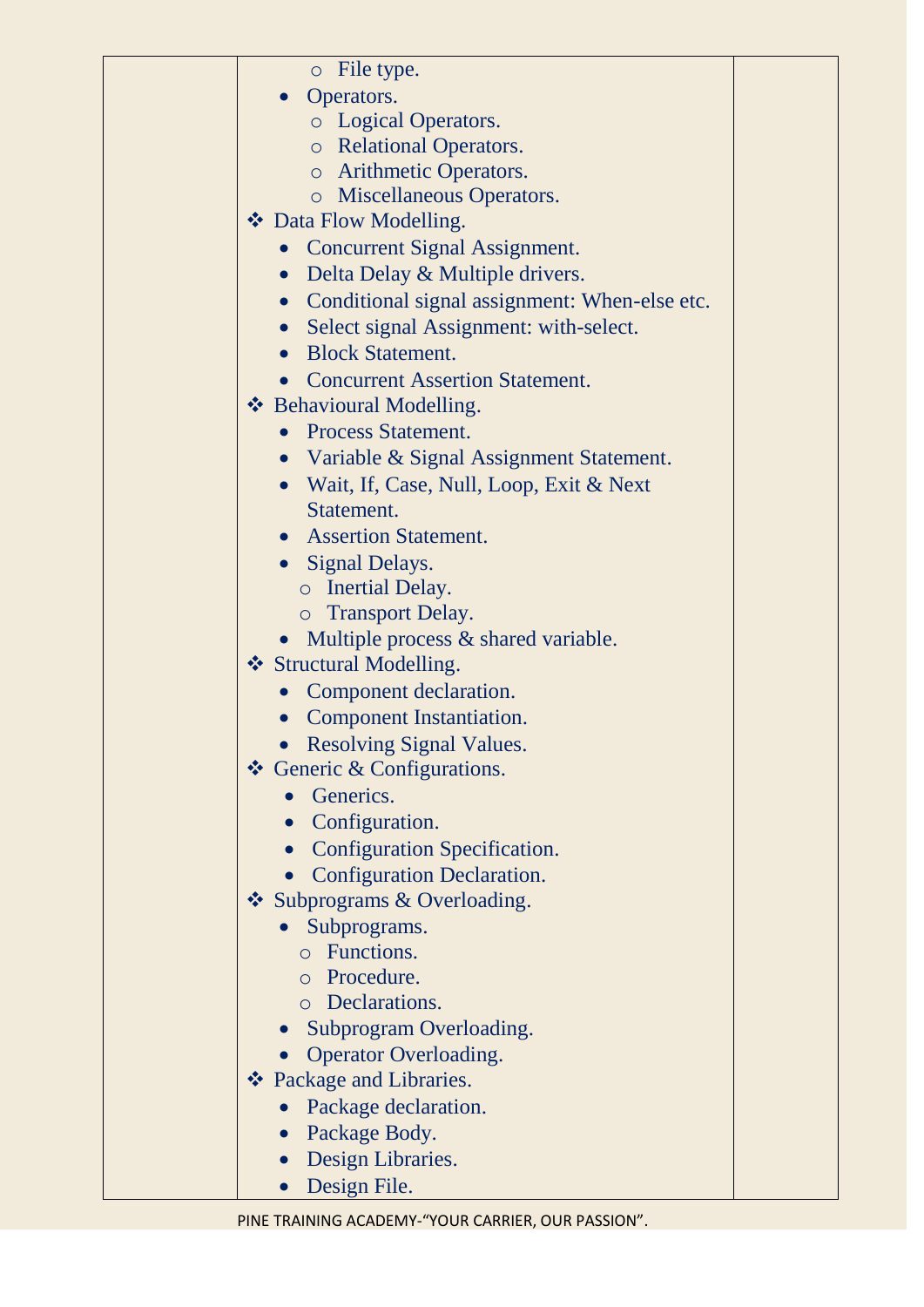|             | Order of design.                                                                   |           |
|-------------|------------------------------------------------------------------------------------|-----------|
|             | ❖ Advanced Features of VHDL.                                                       |           |
|             | <b>Entity Statement.</b>                                                           |           |
|             | <b>Generate Statement.</b>                                                         |           |
|             | Aliases.<br>$\bullet$                                                              |           |
|             | Type Conversions.                                                                  |           |
|             | Guarded Signal.<br>$\bullet$                                                       |           |
|             | Attributes.                                                                        |           |
|             | <b>User Defined Attributes.</b>                                                    |           |
|             | o Pre-Defined Attributes.                                                          |           |
|             | $\triangle$ Aggregate.                                                             |           |
|             | Simulation and Test bench.                                                         |           |
|             | SDF based simulation.                                                              |           |
|             | Writing a Test – bench.                                                            |           |
|             | ❖ Test and Interview Series.                                                       |           |
| Module-4    | $\bullet$ Design technique :-                                                      | 3 days of |
| <b>FPGA</b> | Simulation.                                                                        | Week.     |
| Design Flow | $\triangleright$ ISIM.                                                             |           |
| $-$ ISE     | Synthesis.                                                                         |           |
| Vivado.     | $\triangleright$ Pre- Synthesis Simulation.                                        |           |
|             | $\triangleright$ Post Synthesis Simulation.                                        |           |
|             | $\triangleright$ Synthesis Technique.                                              |           |
|             | $\triangleright$ Analysis of Report.                                               |           |
|             | PlanAhead- ISE.                                                                    |           |
|             | $\triangleright$ UCF-I/O Planning.                                                 |           |
|             | $\triangleright$ Timing Constraint.                                                |           |
|             | Implementation.                                                                    |           |
|             | $\triangleright$ Translation.                                                      |           |
|             | <b>O</b> Post Translation Simulation.                                              |           |
|             | $\triangleright$ Mapping.                                                          |           |
|             | <b>O</b> Post Mapping Simulation.                                                  |           |
|             | $\triangleright$ Placement and Routing.                                            |           |
|             | o Post Placement<br>and<br>Routing                                                 |           |
|             | Simulation.                                                                        |           |
|             | $\triangleright$ Implementation Technique and Analysis<br>of Report at each stage. |           |
|             | Programing.                                                                        |           |
|             | $\triangleright$ FPGA Programming.                                                 |           |
|             | $\triangleright$ FLASH Programming.                                                |           |
|             | Project work Continue.<br>$\bullet$                                                |           |
|             | <b>Test and Interview Series.</b>                                                  |           |
|             |                                                                                    |           |
|             |                                                                                    |           |
|             |                                                                                    |           |
|             |                                                                                    |           |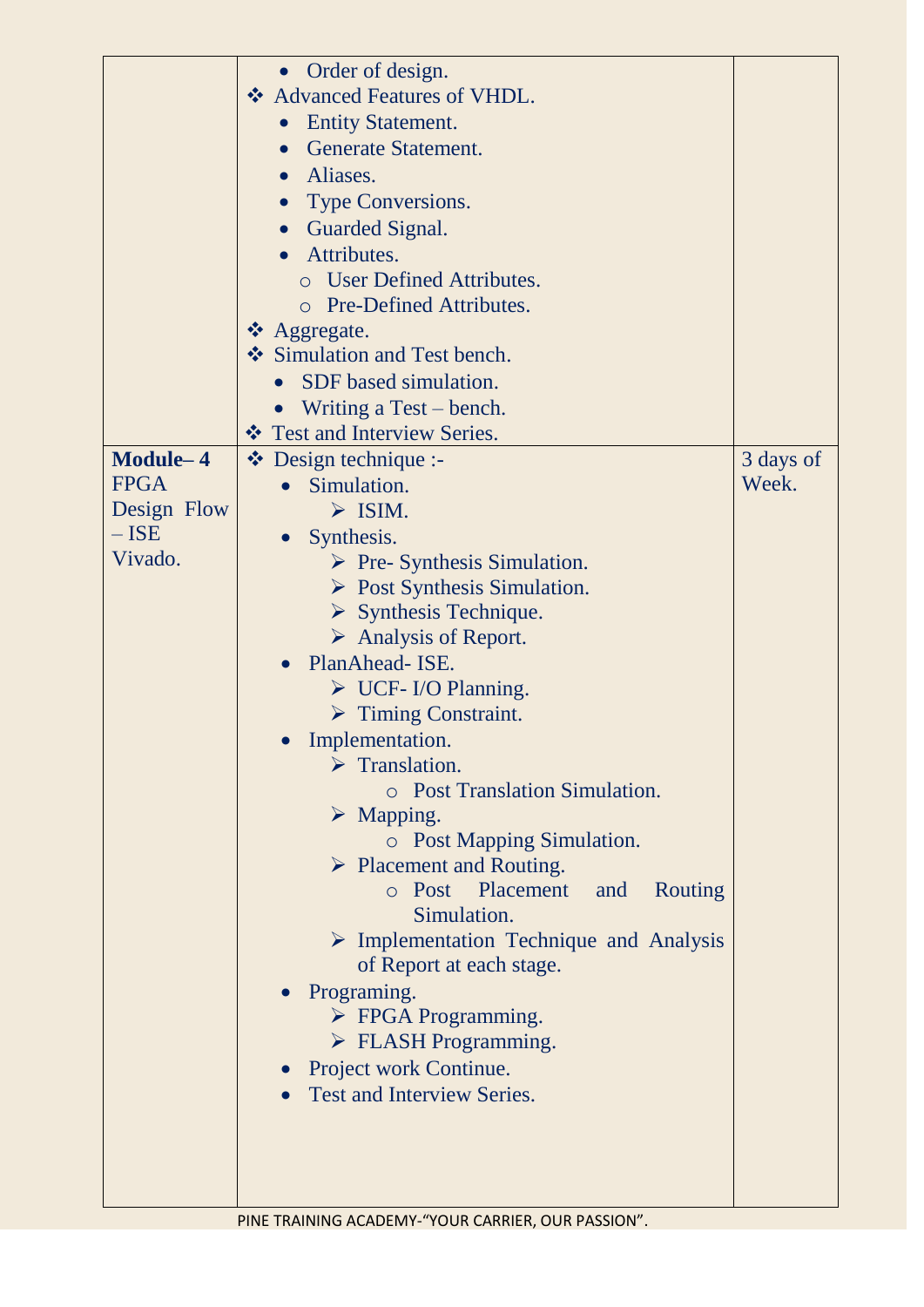|                 | ❖ Understanding and Practical Exposure on Tools:- |           |
|-----------------|---------------------------------------------------|-----------|
|                 | Coregen/IP catalogue.                             |           |
|                 | Chipscope all type.<br>$\bullet$                  |           |
| <b>Module-5</b> | PlanAhead.                                        | 4 days of |
| <b>Tools</b>    | $\triangleright$ Area Planning.                   | Week.     |
| Technique       | $\triangleright$ Floor Planning.                  |           |
| ISE/Vivado.     | $\triangleright$ I/O Planning.                    |           |
|                 | Design Goal and Strategies.<br>$\bullet$          |           |
|                 | <b>Smart Guide.</b><br>$\bullet$                  |           |
|                 | Timing Analysis.<br>$\bullet$                     |           |
|                 | $\triangleright$ SDC Constraint using Vivado.     |           |
|                 | <b>FPGA Editor.</b>                               |           |
|                 | • Power Analyzer.                                 |           |
|                 | Smart Xplorer.<br>$\bullet$                       |           |
|                 | iMPACT.<br>$\bullet$                              |           |
|                 | <b>Test and Interview Series.</b>                 |           |
| <b>Module-6</b> | ❖ Advanced Study on FPGA Technology.              | 2 week.   |
| <b>FPGA</b>     | I/O Technology- MGT/Rocket IO.<br>$\bullet$       |           |
| Advanced        | Networking-Ethernet.<br>$\bullet$                 |           |
| Technology.     | Interconnect -PCI.<br>$\bullet$                   |           |
|                 | General- FIFO, BRAM.<br>$\bullet$                 |           |
|                 |                                                   |           |
|                 | Schematics Design.                                |           |
|                 | Digital and Analog design concepts.               |           |
|                 | Schematic symbol creation in Orcad.               |           |
|                 | Schematic creation and netlisting in Orcad.       |           |
|                 | <b>Bill of Materials Creation</b>                 |           |
|                 |                                                   |           |
|                 | ❖ Layout Design                                   |           |
|                 | Footprint Creation in Allegro.                    |           |
|                 | Placement concepts in board.                      |           |
|                 | Basic routing concepts.                           |           |
|                 | Constraint management.                            |           |
|                 | Gerber Creation.                                  |           |
|                 |                                                   |           |
|                 |                                                   |           |
|                 |                                                   |           |
|                 |                                                   |           |
|                 |                                                   |           |
|                 |                                                   |           |
|                 |                                                   |           |
|                 |                                                   |           |
|                 |                                                   |           |
|                 |                                                   |           |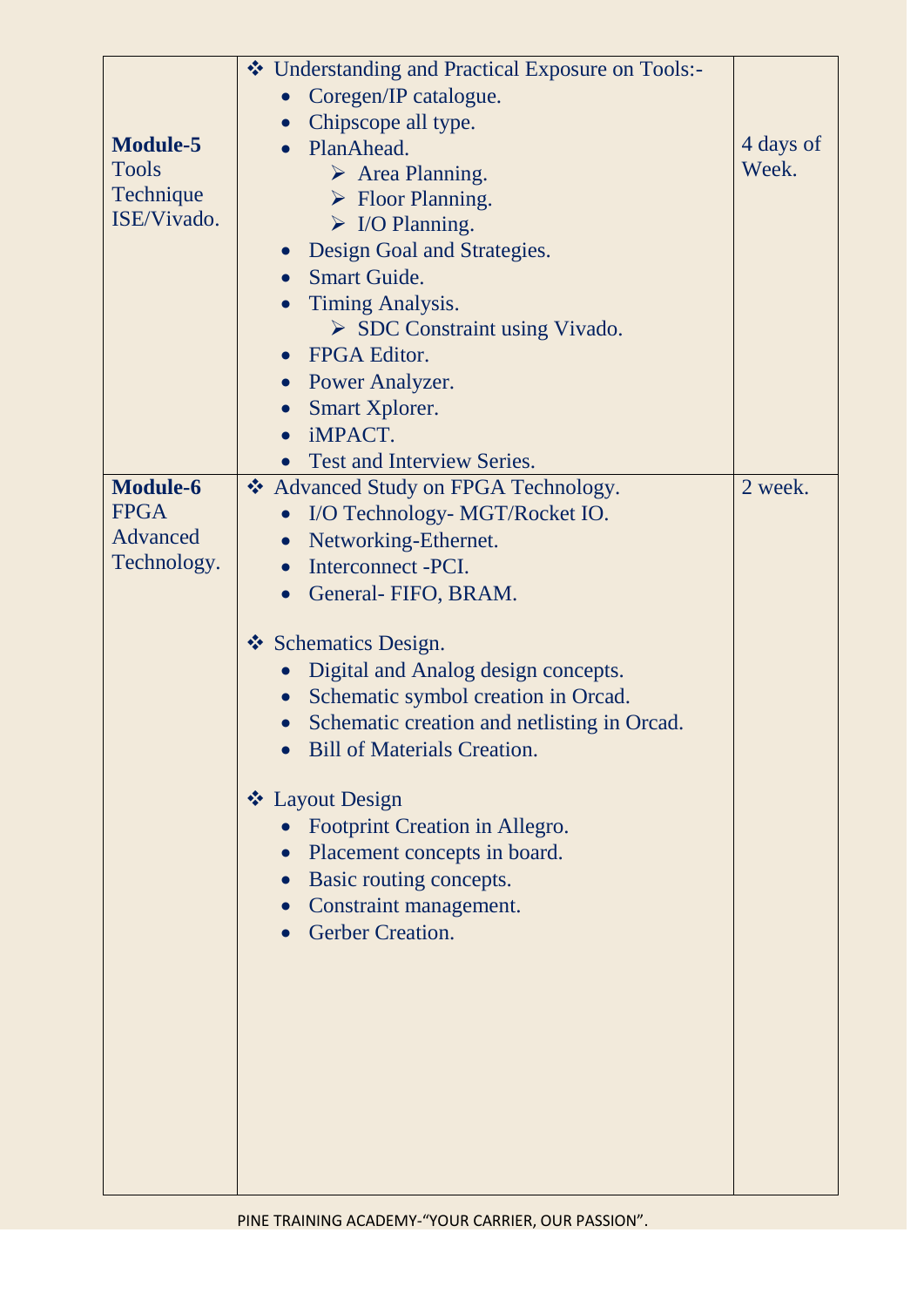|                   | <b>FPGA Embedded System Design</b>                 |         |
|-------------------|----------------------------------------------------|---------|
| $Module - 7$      | ❖ Embedded System.                                 | 2 week. |
| <b>FPGA</b>       | Introduction to Embedded System.                   |         |
| Embedded          | <b>Component of Embedded System.</b>               |         |
| Architecture.     | <b>Embedded Processor.</b>                         |         |
|                   | ❖ Embedded Support on FPGA                         |         |
|                   | Hard/Soft IPs.                                     |         |
|                   | Dedicated hard IPs on FPGA.                        |         |
|                   | BRAM, PCI, Ethernet                                |         |
|                   | ❖ ZYNQ Architecture.                               |         |
|                   | Introduction to ZYNQ.<br>$\bullet$                 |         |
|                   | Programmable Logic.<br>$\bullet$                   |         |
|                   | Programmable System.                               |         |
|                   | ARM Cortex A9 architecture.                        |         |
|                   | <b>PS-PL Inter-connection.</b>                     |         |
|                   | ❖ Xilinx Tools for Embedded Design.                |         |
|                   | Embedded Design Flow.<br>$\bullet$                 |         |
|                   | EDK/SDK tool flow.                                 |         |
|                   | EDK project creation.<br>$\bullet$                 |         |
|                   | IP Catalogue.                                      |         |
|                   | Custom IP integration.                             |         |
|                   | * Example/exercise on EDK tools flow on SP605.     |         |
|                   | ❖ Test and Interview Series.                       |         |
| $Module - 8$      | ❖ C programing Steps.                              | 3 week. |
| <b>Embedded C</b> | Introduction to cross compilation.                 |         |
| programing        | Assembler.                                         |         |
| for FPGA.         | Memory segmentation.                               |         |
|                   | Linkers & executable.                              |         |
|                   | $\triangleleft$ Elements of C programing (review). |         |
|                   | Data types.                                        |         |
|                   | • Function.                                        |         |
|                   | Controls.                                          |         |
|                   | • Loops.                                           |         |
|                   | Structure.                                         |         |
|                   | • File handling.                                   |         |
|                   | ❖ Xilinx C libraries for FPGA.                     |         |
|                   | Data types.                                        |         |
|                   | • Function.                                        |         |
|                   | Controls                                           |         |
|                   | $\bullet$ Loops                                    |         |
|                   | • Structure $&$ file handling.                     |         |
|                   | <b>Test and Interview Series.</b>                  |         |
|                   |                                                    |         |
|                   |                                                    |         |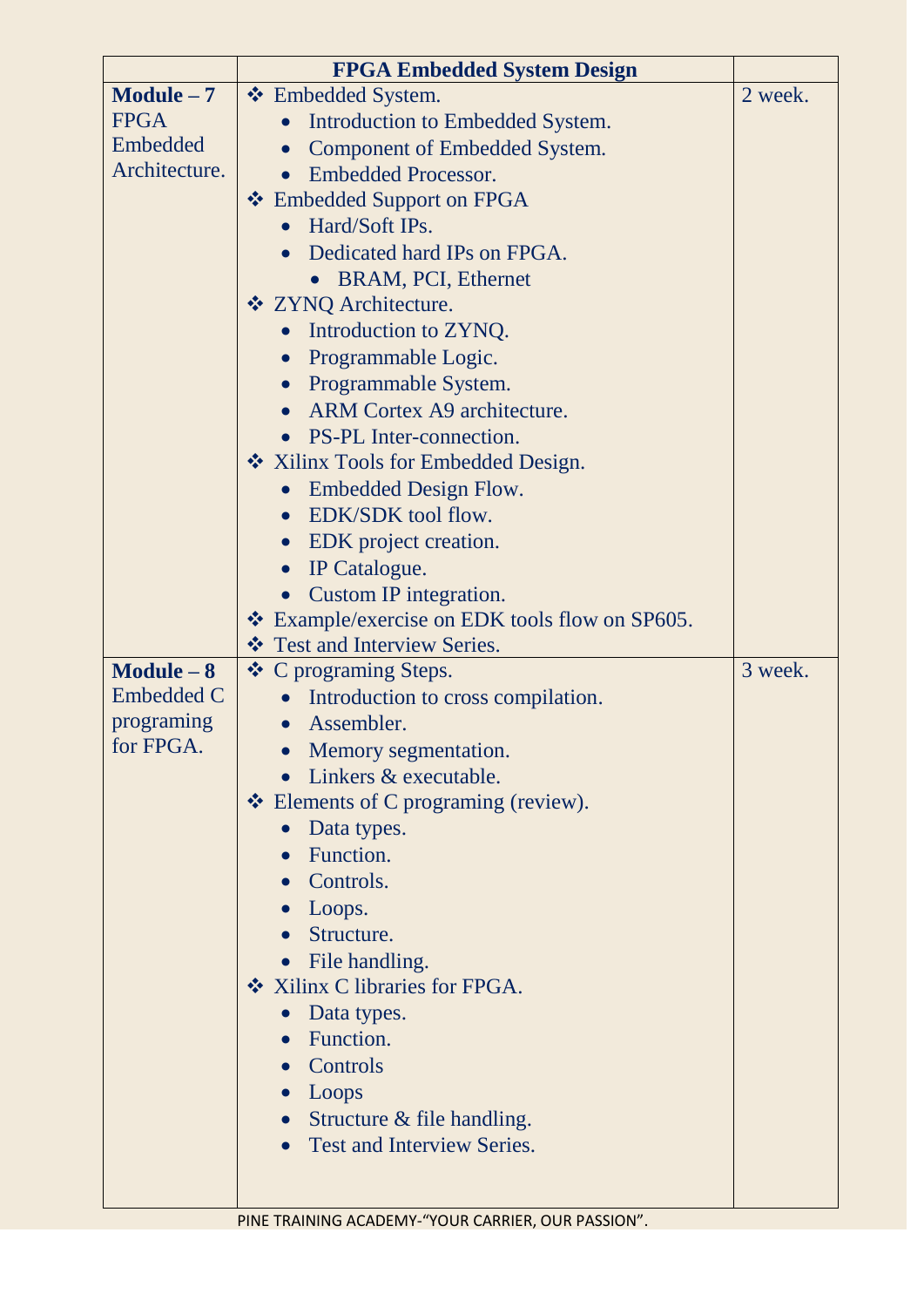| $Module - 9$ | ❖ Project Creation in EDK/SDK.                                | 1 week. |
|--------------|---------------------------------------------------------------|---------|
| Embedded     | ❖ Custom IP and integration lab                               |         |
| System on    | <b>V</b> Device Drivers.                                      |         |
| ZYNQ.        | ❖ Example/Exercise on ZYNQ.                                   |         |
|              | $\triangleleft$ Debugging/Profiling of C application          |         |
| Module -10   | ❖ Introduction to Embedded Linux.                             | 4 week. |
| Embedded     | Embedded Linux system architecture                            |         |
| Linux on     | Linux Kernel Architecture.<br>$\bullet$                       |         |
| ZYNQ.        | <b>Memory Organization.</b><br>$\bullet$                      |         |
|              | File system.<br>$\bullet$                                     |         |
|              | <b>Linux Start Sequence.</b>                                  |         |
|              | BSP <sub>s</sub> .<br>$\bullet$                               |         |
|              | ❖ Embedded Linux Porting Concepts.                            |         |
|              | Cross-Compilation & GNU cross tool chains.                    |         |
|              | Porting Road map.<br>$\bullet$                                |         |
|              | U-boot.<br>$\bullet$                                          |         |
|              |                                                               |         |
|              | Various format of kernel Image.                               |         |
|              | ❖ Embedded Linux on ZYNQ.                                     |         |
|              | Storage support on ZYNQ.<br>$\bullet$                         |         |
|              | Booting option for ZYNQ.<br>$\bullet$                         |         |
|              | Exercise on porting Linux on ZYNQ.<br>$\bullet$               |         |
|              | <b>FPGA DSP System Design</b>                                 |         |
| Module -11   | Introduction of Matlab and Simulink.<br>$\bullet$             | Weekend |
|              |                                                               |         |
|              |                                                               |         |
| Introduction | FPGAs for DSP.                                                | 2-DAYS. |
| to DSP Tools | Introduction to System Generator.                             |         |
| and Data     | <b>Simulink Basics.</b>                                       |         |
| Types.       | Arithmetic Operations.                                        |         |
|              | Fixed Point Format-Signed and Unsigned (with                  |         |
|              | or without binary point).                                     |         |
|              | • Gateway In $&$ Out.                                         |         |
|              | Saturation and Wrap in fixed point numbers.<br>$\bullet$      |         |
|              | Applications of Round and Truncate in fixed                   |         |
|              | point while arithmetic operations.                            |         |
|              | Hardware Cost of Saturation, Wrap, Round and                  |         |
|              | Truncation.                                                   |         |
|              | Addition, Subtraction, Multiplication, Division,<br>$\bullet$ |         |
|              | Scaling and Shifting.                                         |         |
|              | Complex arithmetic- Complex multiplication,                   |         |
|              | conjugate etc.                                                |         |
|              | Test and Interview Series.                                    |         |
|              |                                                               |         |
|              |                                                               |         |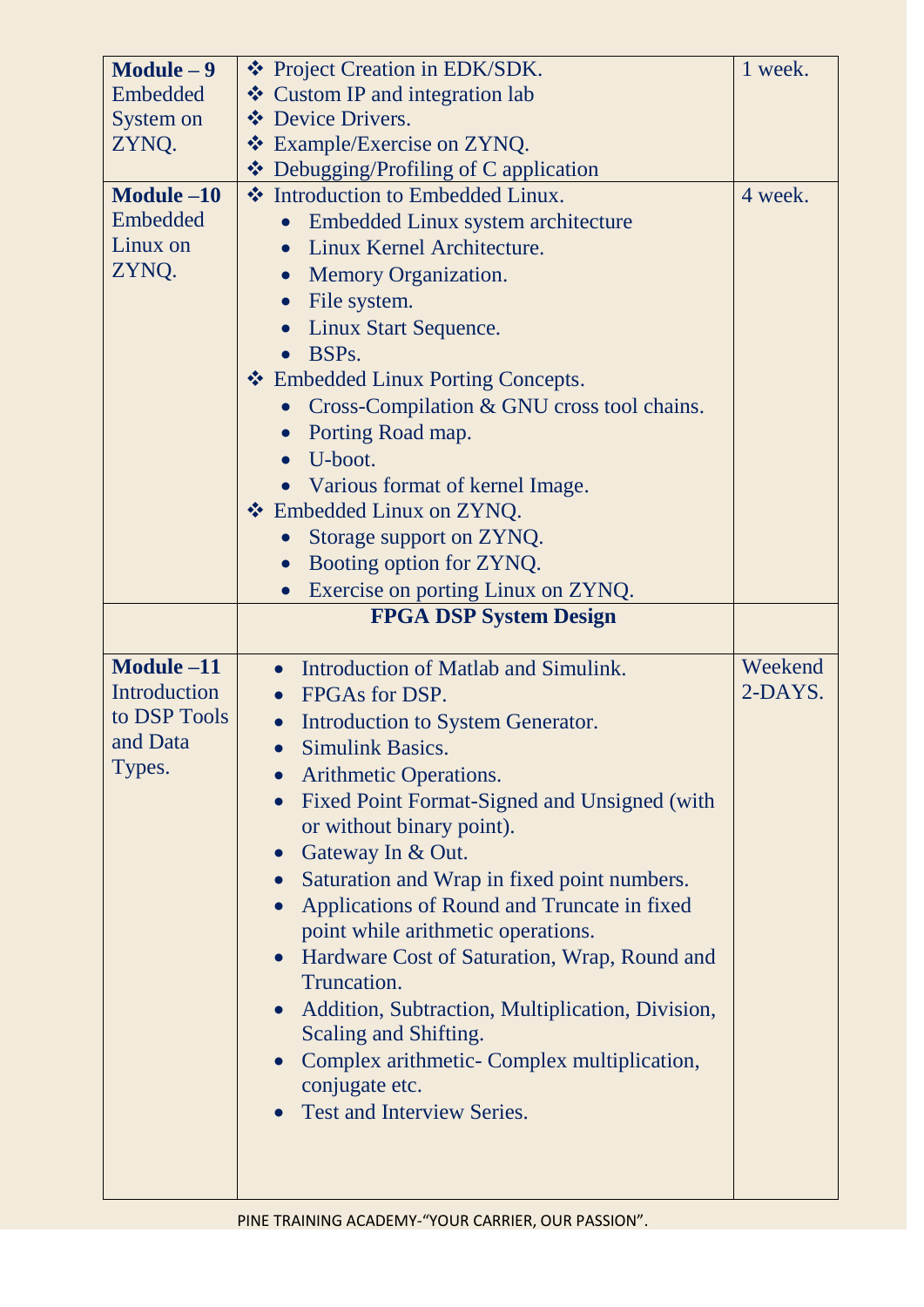| Module $-12$<br><b>Block sets</b><br>Library                      | <b>Library Overview</b><br>$\bullet$<br>Use of blocks available inside Xilinx Block<br>$\bullet$<br>sets' Library- Basic blocks.<br>Handshaking blocks- FIFO, BLOCK RAM etc.<br>Signal Processing Blocks-FFT, FIR etc.<br>$\bullet$<br>Data storing blocks-ROM.<br>$\bullet$<br>Black Box-HDL import.<br>$\bullet$<br><b>CORDIC</b><br>$\bullet$<br>Arithmetic Functions in Circular Co-ordinates.<br>$\bullet$<br>Implementations.<br>$\bullet$<br><b>CORDIC Complier.</b><br>$\bullet$<br><b>Test and Interview Series.</b>                                                                                                                                                                                                                                                                                                                                                                                                                                                                                                                                                                                          | Weekend<br>2-DAYS.                    |
|-------------------------------------------------------------------|------------------------------------------------------------------------------------------------------------------------------------------------------------------------------------------------------------------------------------------------------------------------------------------------------------------------------------------------------------------------------------------------------------------------------------------------------------------------------------------------------------------------------------------------------------------------------------------------------------------------------------------------------------------------------------------------------------------------------------------------------------------------------------------------------------------------------------------------------------------------------------------------------------------------------------------------------------------------------------------------------------------------------------------------------------------------------------------------------------------------|---------------------------------------|
| Module -13<br><b>Single Rate</b><br>& Multi-<br>Rate<br>Filtering | • FIR $&$ IIR Filtering<br>Sampling, Sub-Sampling, Nyquist-Criterion,<br>$\bullet$<br>Mixing, Quadrature Modulator &I-Q.<br>Single Rate and Multi-Rate Filters, MAC<br>$\bullet$<br>filters.<br>Interpolation and Decimation.<br>$\bullet$<br>Difference between Up sampling, Interpolation,<br>$\bullet$<br>Down sampling and Decimation.<br>Half- Band Filters and its implementation.<br>$\bullet$<br>Interpolation FIR filter and its implementation<br>$\bullet$<br>using FDA Tool.<br>Decimation FIR Filter- with various windowing<br>$\bullet$<br>techniques and its implementation using FDA<br>Tool.<br>• Poly-Phase Filters.<br>• IIR Filter and its implementation using FDA<br>Tool.<br>Effects of Quantization and importance of<br>ENOB.<br><b>LOW PASS CASCADED INTEGRATED</b><br>COMB (CIC) FILTERS.<br>• Brief Overview of Decimation and<br>Interpolation.<br>CIC Filters Theory and its Construction.<br>$\bullet$<br>Interpolation and Decimation with CIC.<br>$\bullet$<br>CIC Compiler.<br>$\bullet$<br><b>Compensation FIR Filter.</b><br>$\bullet$<br>Test and Interview Series.<br>$\bullet$ | Weekend<br>and<br>weekdays<br>3-DAYS. |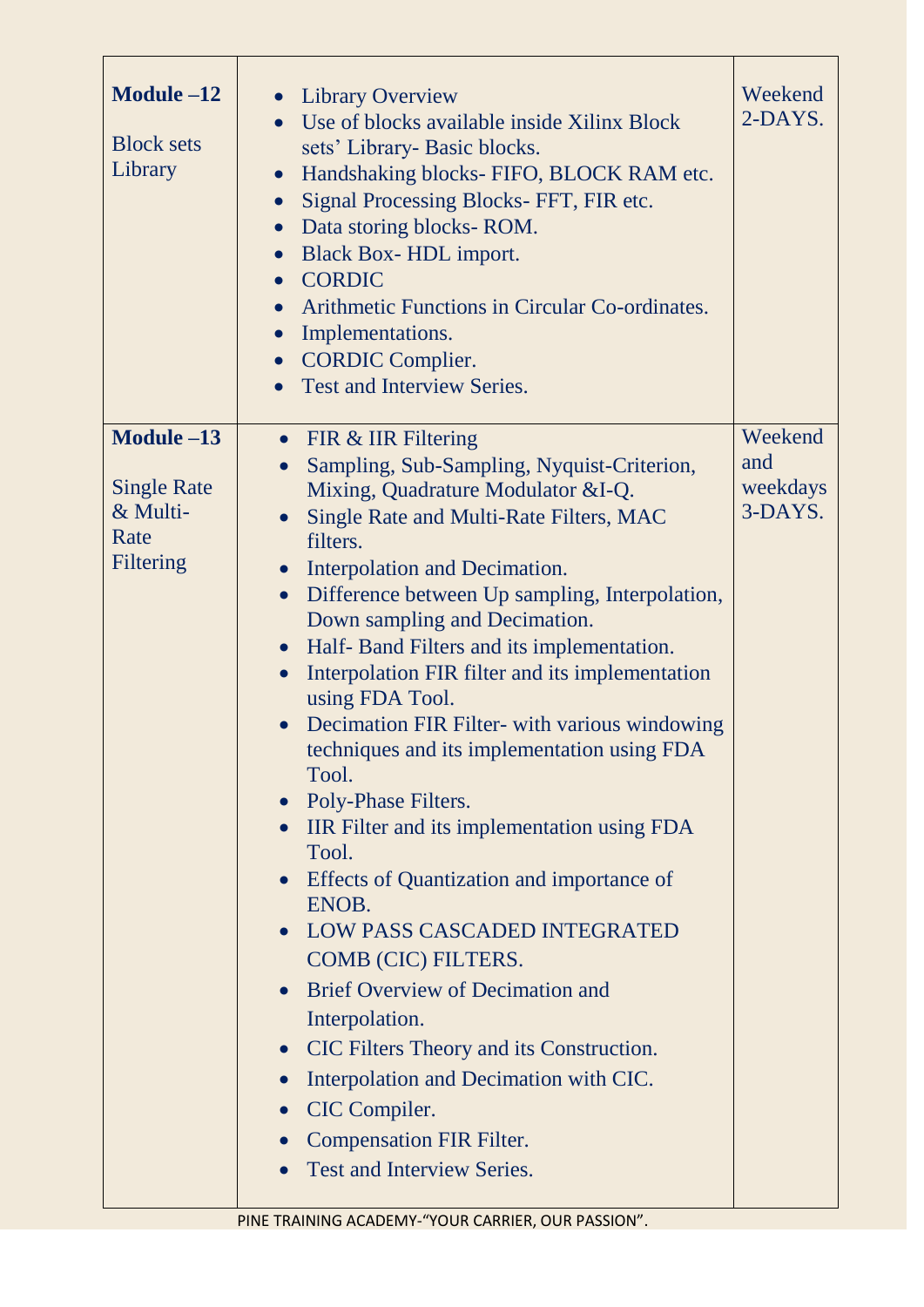| <b>Module -14</b><br>Signal<br>Generation<br>within<br>FPGA.                                   | NUMERICALLY CONTROLLED<br><b>OSCILLATOR (NCO).</b><br>Look Up Table Technique.<br>$\bullet$<br><b>DDS</b> Compiler and Phase Truncation<br>$\bullet$<br>techniques.<br>Sine wave generation using DDS Compiler.<br>Applications.<br>$\bullet$<br><b>Test and Interview Series.</b>                                                                                                                                                                                                                                                                                                                    | Weekend<br>2-DAYS.                    |
|------------------------------------------------------------------------------------------------|-------------------------------------------------------------------------------------------------------------------------------------------------------------------------------------------------------------------------------------------------------------------------------------------------------------------------------------------------------------------------------------------------------------------------------------------------------------------------------------------------------------------------------------------------------------------------------------------------------|---------------------------------------|
| Module -15<br><b>MODEM</b><br><b>DESIGN</b><br><b>USING DSP.</b>                               | INTRODUCTION TO ANALOG AND DIGITAL<br>$\bullet$<br><b>COMMUNICATION.</b><br>Analog modulation schemes.<br>$\bullet$<br>Analog Transmitter- AM-SSB/AM-DSB/FM.<br>$\bullet$<br>Analog Receiver- AM-SSB/AM-DSB/FM.<br>Basic Modulation Schemes like PSK, FSK, QAM,<br><b>OFDM</b> etc.<br>PSK based Modulator.<br>Pulse Shaping and Matched Filtering and its<br>implementation.<br>PSK based Demodulator.<br><b>Communication Link.</b><br>$\bullet$<br><b>Channels and Channel Equalization.</b><br>$\bullet$<br>Eb/No Vs BER plots for PSK schemes.<br><b>Test and Interview Series.</b><br>$\bullet$ | Weekend<br>and<br>weekdays<br>3-DAYS. |
| Module -16<br><b>DIGITAL</b><br><b>UPCONVER</b><br>SION &<br><b>DOWNCON</b><br><b>VERSION.</b> | DUC & DDC DESIGN IN SYSTEM<br>$\bullet$<br><b>GENERATOR.</b><br>Digital Up Convertors and Digital Down<br>$\bullet$<br>Convertors.<br>Implementation Using either FIR filters or CIC<br>filters,<br>SNR improvement in DDC.<br>Test and Interview Series.                                                                                                                                                                                                                                                                                                                                             | Weekend<br>2-DAYS.                    |
| Module -16<br><b>HARDWAR</b><br>E CO-SIM.                                                      | HARDWARE CO-SIM & USE OF CHIPSCOPE<br>$\bullet$<br><b>ANALYZER.</b><br>Analyze Design using Timing and Power Report.<br>Creating HDL.<br>$\bullet$<br><b>Creating NGC.</b><br>$\bullet$<br><b>Creating Bit stream.</b><br>$\bullet$<br><b>Analyze Complete Design using CHIPSCOPE</b><br><b>ANALYZER.</b><br>Hardware Co-Simulations.<br>$\bullet$<br><b>Test and Interview Series.</b>                                                                                                                                                                                                               | Weekend<br>2-DAYS.                    |